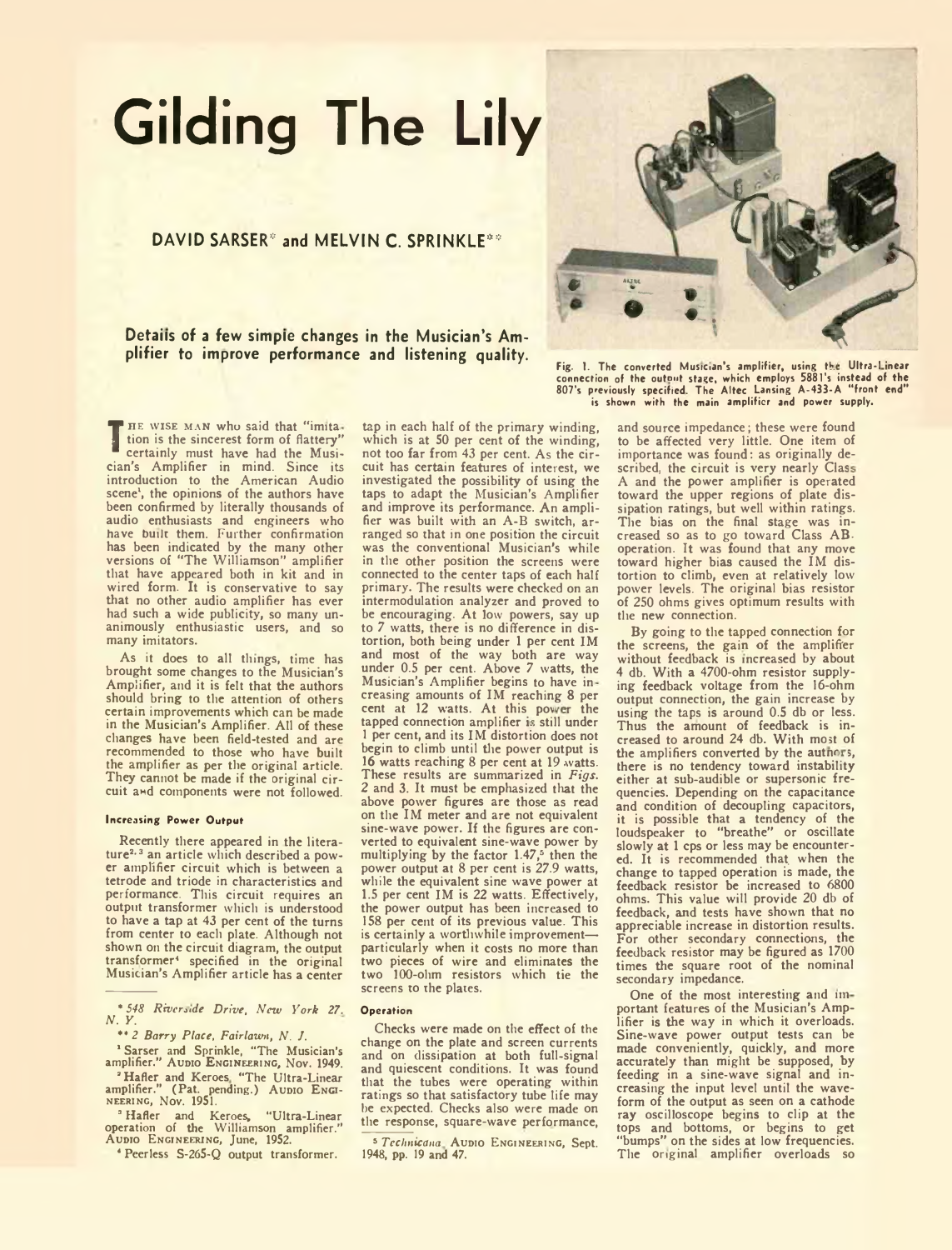

Fig. 2. Intermodulation distortion curves for the original Musician's amplifier (dotted line) and for the converted model (solid line).

smoothly that it is often difficult to tell just when the beginning of overload is reached. Furthermore, when the tops and bottoms of the waves ate being clipped, after overload really is evident there is no ringing or fuzz, but only a clean clip. With the change to the screen tap connection, it was found that the overload was just as smooth as with the conventional triode connection.

Some inquiries have been made as to whether or not a large capacitor should be connected across the self-bias resistor of the output stage. It is well known that a large bypass capacitor should be connected across the bias resistor in Class AB stages, as this improves operation at the higher power levels. During the original work, the bypass capacitor was tried and was abandoned because it produced no significant effect. This is because the power amplifier is practically pure Class A. With the tapped arrangement the capacitor was found to have an improving effect at higher power outputs. For maximum power output connect a  $50 - \mu f$  50-volt capacitor across the bias resistor. However, it can be omitted with the assurance that no noticeable difference will be heard at lower levels.

#### Listening Tests

Of course the final test of the merits of an audio circuit is now and probably ever shall be the listening test. In music, listening quality is everything. Having an amplifier with an AB switch is an advantage in listening tests, and after considerable listening it is our opinion that the change *does* improve the sound, on fortissimo passages when played at concert hall level. At the usual apartment house living room loudness, operation of the switch produces very little noticeable change. Several users tell us that after living with modified Musician's Amplifiers for several weeks, they are convinced that they sound better at all loudness levels.

For those who have built the Musician's Amplifier as originally written up, with the specified output transformer, here are the details for making the conversion :

1. Remove both 100-ohm resistors  $(R_{22}$  and  $R_{23}$  on the schematic) that tie screens to plates of the output tubes.

2. Connect a wire from the screen of the tube whose plate connects to terminal 1 of the transformer to the adjacent terminal 2.

3. Connect a wire from the screen of the other output tube (its plate connects to terminal 6 of the transformer) to terminal 5.

4. Change the feedback resistor from 4700 ohms to 6800 ohms (or to a value equal to  $1700\sqrt{z}$ <sub>vc</sub> if an output impedance other than 16 ohms is being used).

### Output Tubes

In the original paper, the authors used the 807 as an output tube in place of the inserted the words "oil-filled capacitors" in the text material.6 The accompanying photograph showed round cans in the power supply, and the authors had much correspondence as to where round can oil-filled 8-pf capacitors could be obtained. The answer is simple: the photograph was made with 8-uf electrolytic capacitors. In a number of cases when they could be obtained at reasonable prices, oil-filled capacitors have been used; however, the cans have not always been round. Oil capacitors of 6 or 8- $\mu$ f. will give a hum-free amplifier. The voltage rating should be at least 600 volts.

The original power supply showed two filter chokes and three filter capacitors. We have found Jhat there is no hum in an amplifier powered from a supply containing only one choke and having two filter capacitors ot 6 or 8-pt. The reason for the use of only one choke is



KT-66 valve used in Williamson's design. At that time the KT-66 was not available in America, although it is now.

Recently Tung-Sol Electric, Inc. introduced the 5881 tube which is, in ef-fect, a single ended 807. The total plate and screen dissipation in the triode connection is 26 watts with a plate-to-cathode voltage of 400. It has the further advantage of single-end construction and the now almost standard octal base. The 5881 has been used in the Musician's Amplifier, both in the original model and in those converted to Ultra-Linear operation, and has been found to be very satisfactory from all angles—performance, tube life, cost, and appearance. These tubes are manufactured to a high degree of uniformity, so it is no longer necessary to purchase them in matched pairs. The ruggedized construction minimizes changes in element spacing and the consequent changes in characteristics—with heating or mechanical vibration. Because of these advantages, the 5881 is now our standard output tube.

#### power Suppiy

There have been several changes in the power supply which warrant a discussion. In the original paper, the editor

to cut down on the d.c. voltage drop in the power supply filter.

Another change in the power supply is in the rectifier tube. The original paper recommended a type 5U4G rectifier. The 5V4G or the older 83V were considered, and their advantage in having a lower internal tube voltage drop was fully recognized, but they were not used because of some past experience with internal tube leakage or shorts. The 5VAG tubes have become readily available because of their wide use in TV receivers as dampers, and it appears that modern construction has made them quite reliable. Thus, we now recommend that the 5V4G be used as a rectifier for improved results. The voltage surge during warmup is practically eliminated with this tube.

With these changes, the output voltage under full load is around 440 volts measured from B plus to ground. With a cathode bias on the output stage of 40 volts, the d.c. plate voltage as measured from plate to cathode on the 5881 tubes is just about 400 volts. With these voltages on the tubes, the cathode current

#### [ *Continued on page 36]*

■ Wc *still* prefer oil-filled capacitors. Most electrolytics rated at 600 volts or mere are built-up units using two lower voltage electrolytics in series. ED.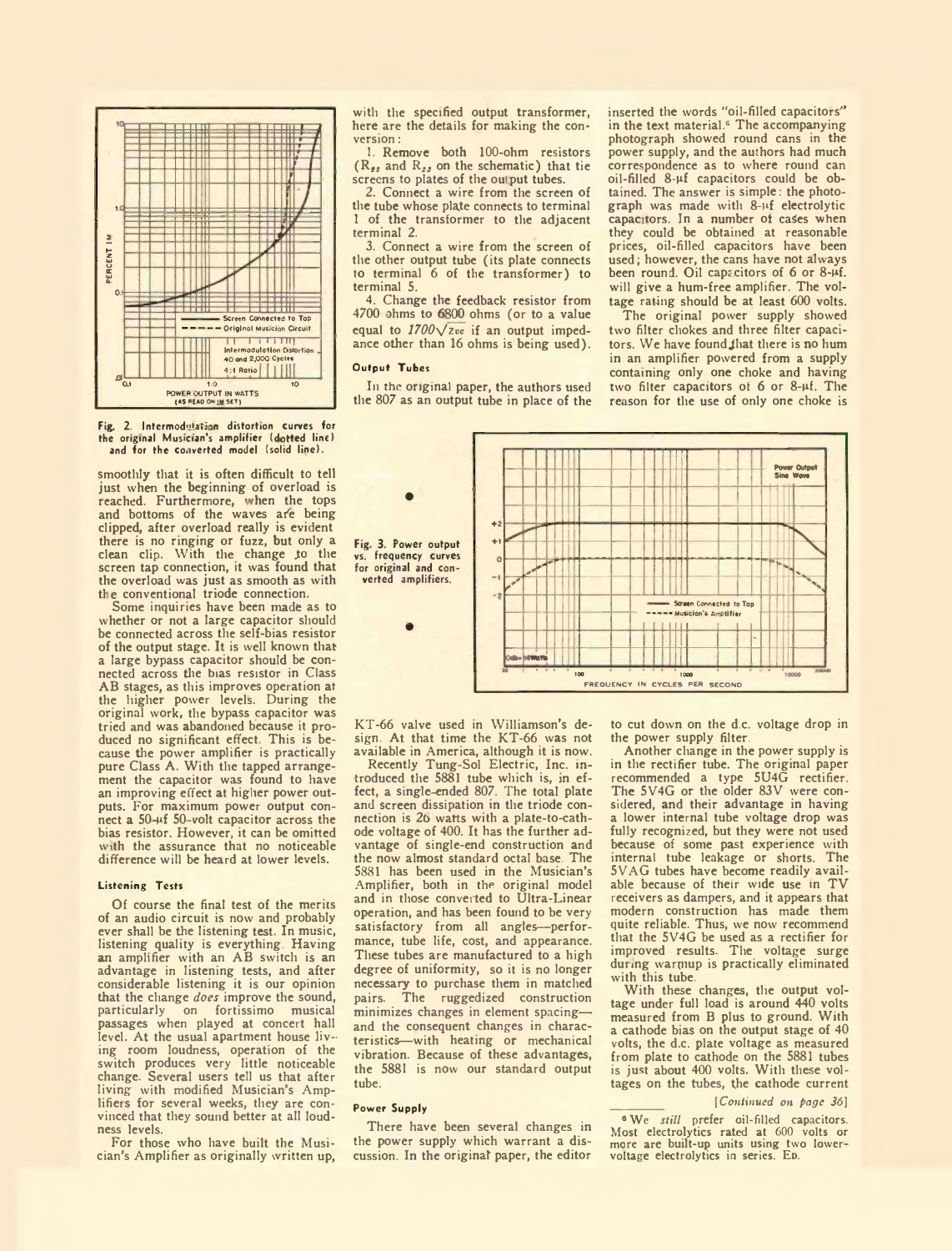is around 63 ma, and no trouble should be encountered in obtaining the power levels or the low distortion of the Mu-sician's Amplifier. Hum and noise in the power amplifier are inaudible.

#### Front End

The authors are well aware of the fact that no "front end" or preamplifier was described in the original paper and have had much correspondence with readers on the subject. Subsequent to the original paper, articles on front ends have appeared in these pages as well as in other publications. Some have been complex and expensive; others have been simple and inexpensive. In our own case, of course we have built front ends; some of these have been good, while others have been not so good. One of the big reasons for our not describing a front end has been that we have not been so sure of the features to be incorporated in the ideal front end and the almost unsurmountable obstacle to the amateur constructor in achieving the appearance of a factory built unit.

The requirements for a front end for the Musician's Amplifier are many and most rigorous: (1) It must have *very* low distortion; (2) it must have *very* low noise and hum level; (3) it must have a response which approaches, at least, that of the power amplifier; (4) it must be capable of being installed at some distance from the power amplifier with absolutely no degradation of per-formance; (S) it must provide a highquality preamplifier for magnetic phono pickup; (6) it must provide adjust